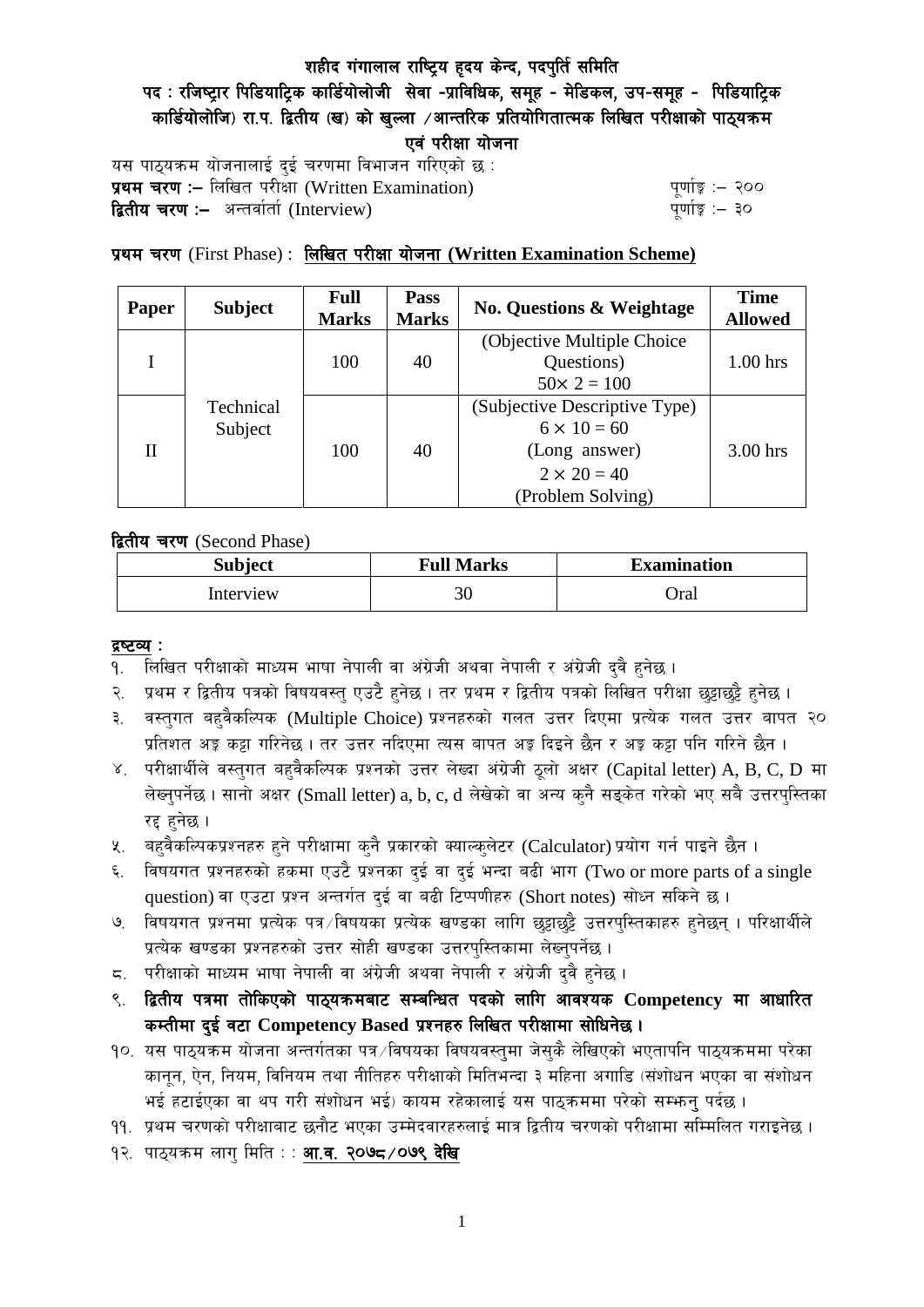पद : रजिष्ट्रार पिडियाट्रिक कार्डियोलोजी सेवा -प्राविधिक, समूह - मेडिकल, उप-समूह - पिडियाट्रिक कार्डियोलोजि) रा.प. द्वितीय (ख) को खल्ला ⁄आन्तरिक प्रतियोगितात्मक लिखित परीक्षाको पाठ्यक्रम

**Paper I & II: - Technical Subject**

#### **Section (A): 60% Marks For Paper I (30 MCQs** ×**2 marks) & For Paper II (4**×**10 marks, 1**×**20 marks)**

#### 1. **Paeditric Cardiology**

### 1.1 **Development of Cardiovascular System:**

- 1.1.1 Development of myocardial structure and function.
- 1.1.2 Fetal and postnatal circulation.
- 1.1.3 Etiology of cardiovascular malformation.

### 1.2 **Evaluation of Cardiac patients:**

1.2.1 History taking and physical examination, ECG, chest roentgenography, Echocardiography, Foetal Echocardiography, Cardiac CT.

### 1.3 **Pathology of Cardiovascular System:**

- 1.3.1 Cardiac anatomy.
- 1.3.2 Classification and terminology of cardiovascular anomalies.

### 1.4 **Chamber localization & Cardiac Malposition:**

1.4.1 Chamber localization, Dextrocardia & Mesocardia.

### 1.5 **Congenital Heart Defects:**

- 1.5.1 **Left to right shunt lesions:** ASD, VSD, PDA, Atrioventricular Septal Defect, Aortopulmonary Window, Partial Anomalous Pulmonary Venous Connection.
- 1.5.2 **Obstructive lesions:** Pulmonary Stenosis, Aortic stenosis, Coarctation of aorta, Shone Complex, Interrupted aortic arch.
- 1.5.3 **Cyanotic congenital heart diseases:** TOF, TOF with Pulmonary Atresia, TOF with absent Pulmonary Valve, Transposition of Great Arteries, Congenitally Corrected TGA, Total Anomalous Pulmonary Venous Connection, Tricuspid Atresia, Pulmonary Atresia with Intact Ventricular Septum, Ebstein's Anomaly, Persistent Truncus Arteriosus, Hypoplastic Left Heart Syndrome, Single Ventricle, Double Outlet Right Ventricle, Persistent Pulmonary Hypertension of the Newborn, Heterotaxia.
- 1.5.4 **Miscellaneous Congenital Cardiac Conditions:** Arteriovenous Fistula: Coronary, Pulmonary, Systemic; Atrial Septal Aneurysm, Common Atrium, CorTriatriatum, Patent Foramen Ovale, Cleft Mitral Valve, Parachute Mitral Valve.

# 1.6 **Acquired Heart Diseases:**

- 1.6.1 **Myocardial diseases:** HCM, DCM, Restrictive Cardiomyopathy, Noncompaction Cardiomyopathy, Endomyocardial fibroelastosis ,Right Ventricular Dysplasia.
- 1.6.2 **Cardiovascular infection:** Infective Endocarditis, Myocarditis, Pericarditis, Constrictive Pericarditis, Kawasaki's disease.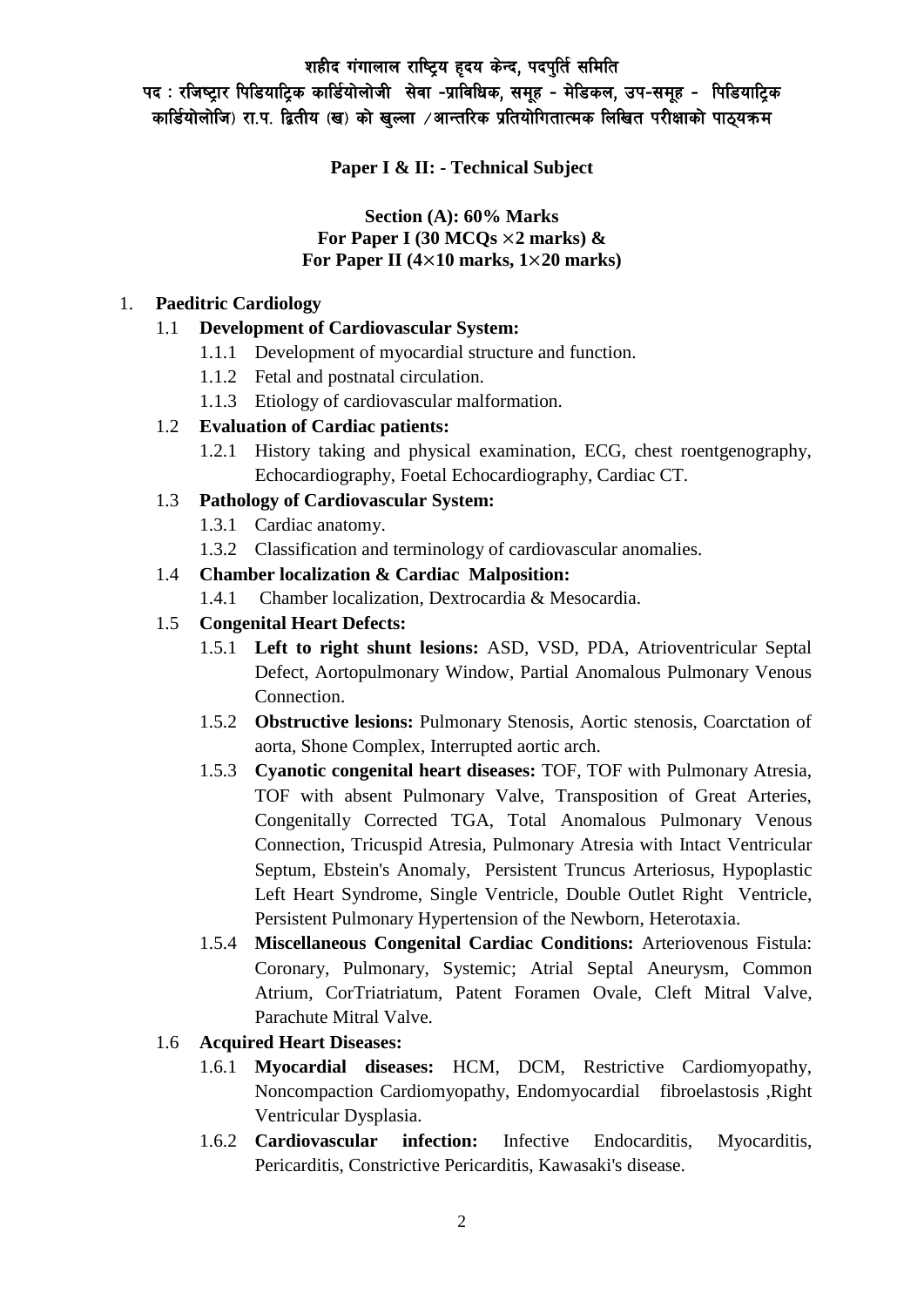पद : रजिष्ट्रार पिडियाट्रिक कार्डियोलोजी सेवा -प्राविधिक, समूह - मेडिकल, उप-समूह - पिडियाट्रिक कार्डियोलोजि) रा.प. द्वितीय (ख) को खल्ला ⁄आन्तरिक प्रतियोगितात्मक लिखित परीक्षाको पाठयक्रम

- 1.6.3 **Acute Rheumatic Fever:** Prevalence, Etiology, Pathology, Clinical Manifestation, Diagnosis, Clinical course, Management, Prognosis, Prevention.
- 1.6.4 **Valvular Heart Diseases:** Mitral Stenosis, Mitral Regurgitation, Aortic Regurgitation, Aortic Stenosis.
- 1.6.5 **Cardiac Tumours:** Prevalence, Pathology, Clinical Manifestations, Treatment.

#### **Section (B): 40% Marks**

### **For Paper I (20 MCQs** ×**2 marks) &**

### **For Paper II (2**×**10 marks, 1**×**20 marks)**

- 2. **Paeditric Cardiology (20%)**
	- 2.1 **Cardiovascular involvement in Systemic Diseases.**
	- 2.2 **Arrhythmias & Atrioventricular Conduction Disturbances:**
		- 2.2.1 Cardiac Arrhythmias.
		- 2.2.2 Disturbances of Atrioventricular Conduction.
		- 2.2.3 Cardiac Pacemakers & Implantable Cardioverter Defibrillators in children.

# 2.3 **Special Problems:**

2.3.1 Congestive Heart Failure, Pulmonary Hypertension, Systemic Hypertension, Dyslipidemia in children, Child with Chest pain, Syncope, Palpitation, Sudden Cardiac Death, Congenital and acquired problems of Coronary Artery, Inflammatory Noninfectious Cardiovascular Diseases.

# 2.4 **Therapeutic Methods:**

2.4.1 Pharmacological therapy, Intensive care, current topics in Congenital Heart Surgery, surgery of Rheumatic Heart Disease.

# 2.5 **Catheter based Intervention/ Cardiac Catheterization and Angiography:**

- 2.5.1 Diagnostic Cardiac Catheterization and Angiography: Indications, Techniques, Right Heart Catheterization, Left Heart Catheterization, Angiography, Complications.
- 2.5.2 Therapeutic Cardiac Catheterization: Indication, Technique , complications of Balloon Aortic Valvuloplasty, Balloon Pulmonary Valvuloplasty, indications of Balloon Atrial Septostomy, PDA stenting

# 3. **General Paediatric Part (20%)**

- 3.1 **Normal growth and its disorder:** Somatic Growth, Assessment of physical growth and Disorders of growth, Abnormalities of head size and shape.
- 3.2 **Development:** Normal development, Behavioral disorders, Habit disorders and Tics.

# 3.3 **Adolescent Health and Development:**

3.3.1 Physical aspects, Cognitive and social development, Problems faced by adolescents, Role of health care provider.

# 3.4 **Fluid and Electrolyte Disturbances:**

- 3.4.1 Composition of body fluids, Deficit therapy.
- 3.4.2 Sodium, Potassium, Calcium and Magnesium; Acid-Base disorders.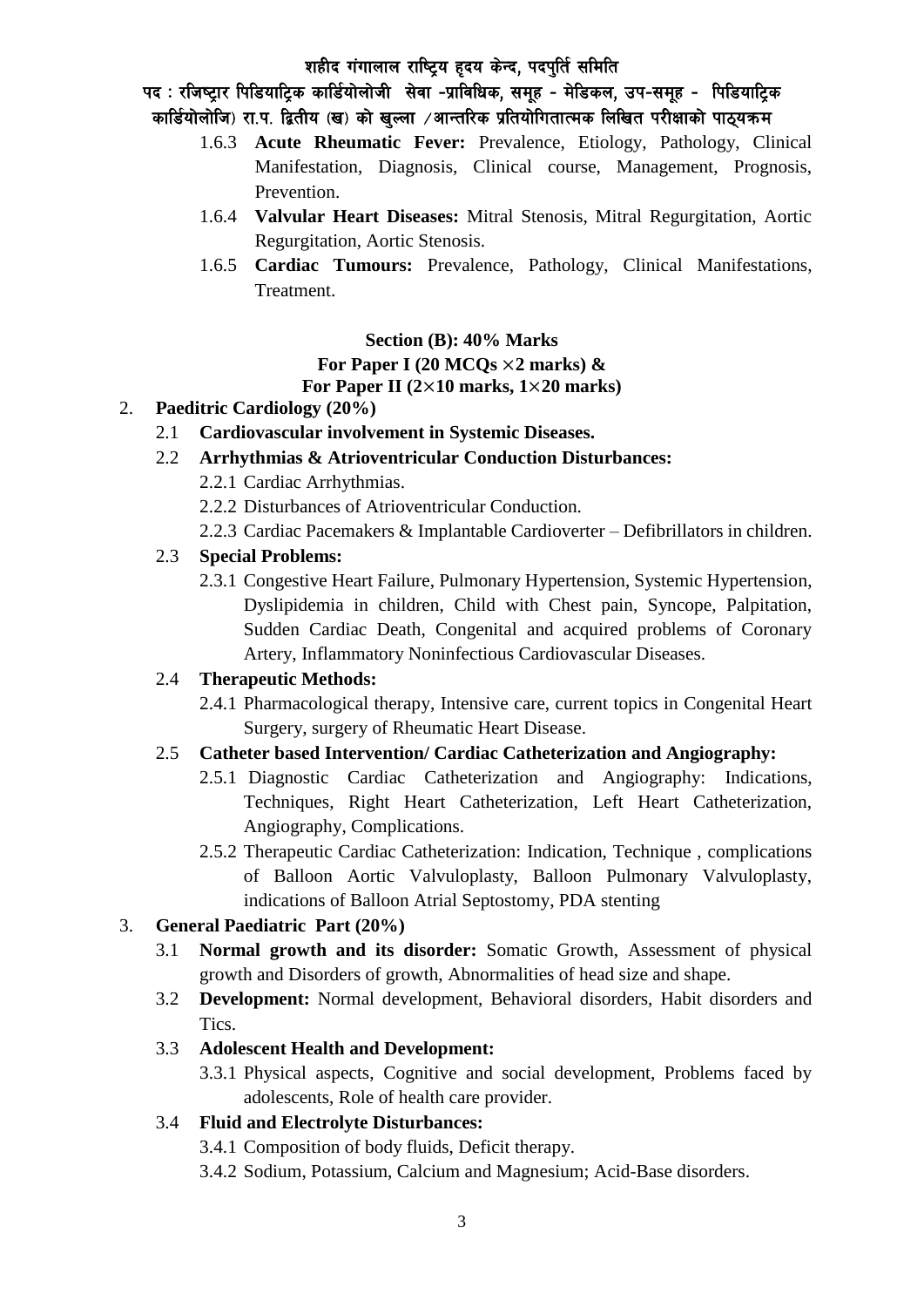पद : रजिष्ट्रार पिडियाट्रिक कार्डियोलोजी सेवा -प्राविधिक, समूह - मेडिकल, उप-समूह - पिडियाट्रिक कार्डियोलोजि) रा.प. द्वितीय (ख) को खल्ला ⁄आन्तरिक प्रतियोगितात्मक लिखित परीक्षाको पाठ्यक्रम

### 3.5 **Nutrition:**

- 3.5.1 Macronutrients, Normal diet, Undernutrition and management of Malnutrition.
- 3.6 **Micronutrients in Health and Disease:** Fat soluble vitamins, Water soluble vitamins, Minerals and trace elements.

### 3.7 **Newborn infants:**

- 3.7.1 Resuscitation of a newborn.
- 3.7.2 Routine care, Thermal protection.
- 3.7.3 Fluid and electrolyte management.
- 3.7.4 Care of low birth weight babies.
- 3.7.5 Infections in the Neonates.
- 3.7.6 Perinatal asphyxia, Respiratory distress.
- 3.7.7 Jaundice, Congenital malformations.
- 3.7.8 Followup of high risk neonates.
- 3.7.9 Metabolic disorders.
- 3.7.10 Effect of maternal conditions on fetus and neonates.

### 3.8 **Immunization and Immunodeficiency:**

- 3.8.1 Immunity, Primary immunodeficiency disorders.
- 3.8.2 Immunization, commonly used vaccines, Vaccine administration.
- 3.8.3 Immunization programs, immunization in special circumstances.
- 3.9 **Infections and Infestations:** Fever, Common viral infections, Viral Hepatitis, Human Immunodeficiency Virus (HIV), Common Bacterial Infections, Tuberculosis, Fungal infections, Protozoal infections, Congenital and perinatal infections, Helminthic infestations.

#### 3.10 **Diseases of Gastrointestional System and Liver:**

- 3.10.1 Gastrointestinal disorders, Acute diarrhea, persistent diarrhea, chronic diarrhea, Gastrointestinal bleeding.
- 3.10.2 Disorders of the hepatobiliary system, Acute viral hepatitis., Liver failure, chronic liver disease.

# 3.11 **Hematological Disorders:**

- 3.11.1 Anaemia, Approach to haemolyticanaemia, Approach to a bleeding child.
- 3.11.2 Thrombotic disorders, Leukocytosis, leucopenia.

# 3.12 **Disorders of Respiratory System:**

- 3.12.1 Common respiratory symptoms, Investigations for respiratory illness, Respiratory tract infections, Acute lower respiratory tract infections, Bronchial Asthma, foreign body aspiration, Lung abscess, Bronchiectasis.
- 3.12.2 Cystic fibrosis, Acute respiratory distress syndrome(ARDS)

# 3.13 **Disorders of Kidney and Urinary Tract**

- 3.13.1 Renal anatomy and physiology, Diagnostic evaluation.
- 3.13.2 Acute Glomerulonephritis, chronic Glomerulonephritis.
- 3.13.3 Nephrotic syndrome.
- 3.13.4 Urinary tract infections.
- 3.13.5 Acute kidney injury, Chronic kidney disease.